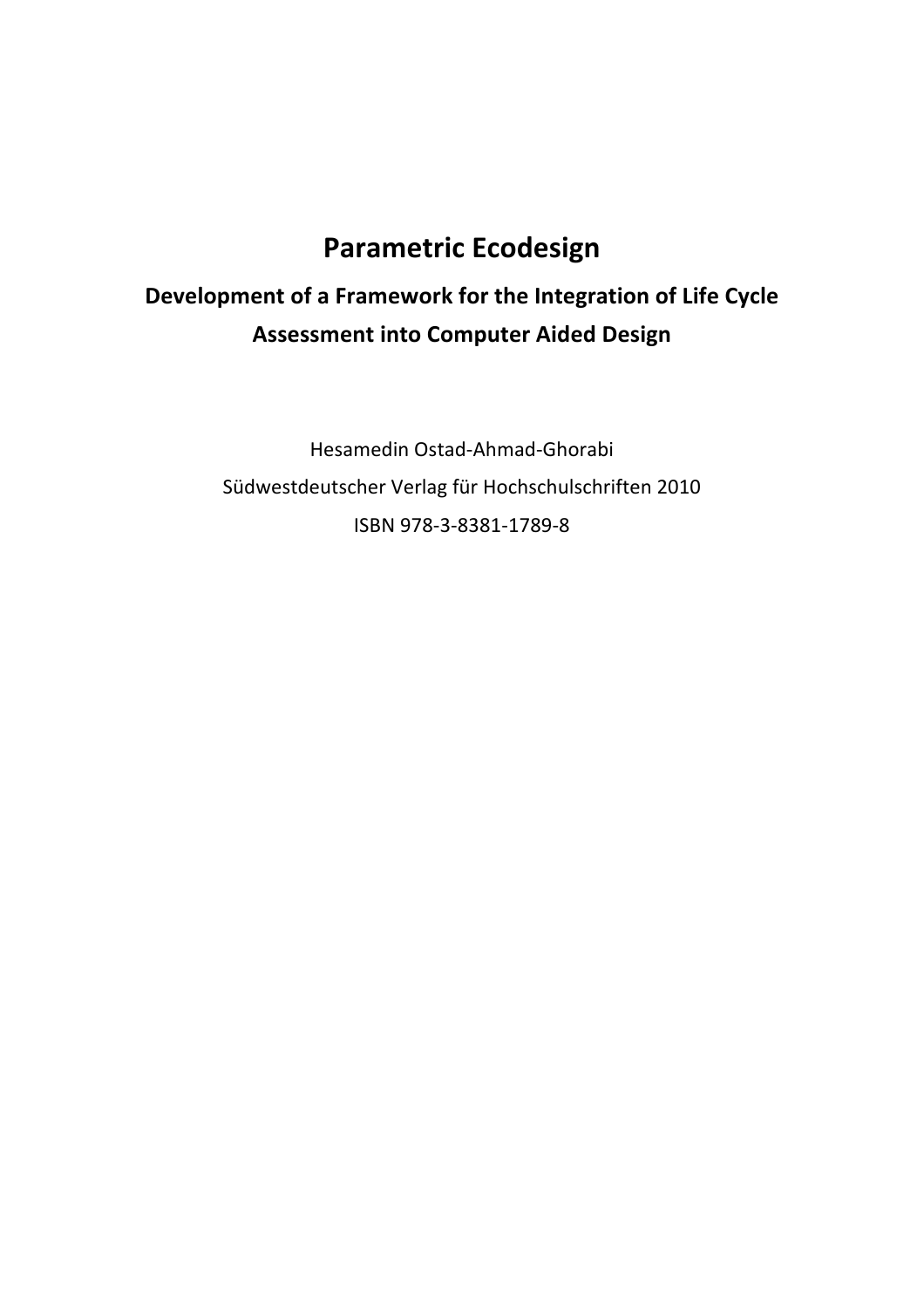## **Table of contents**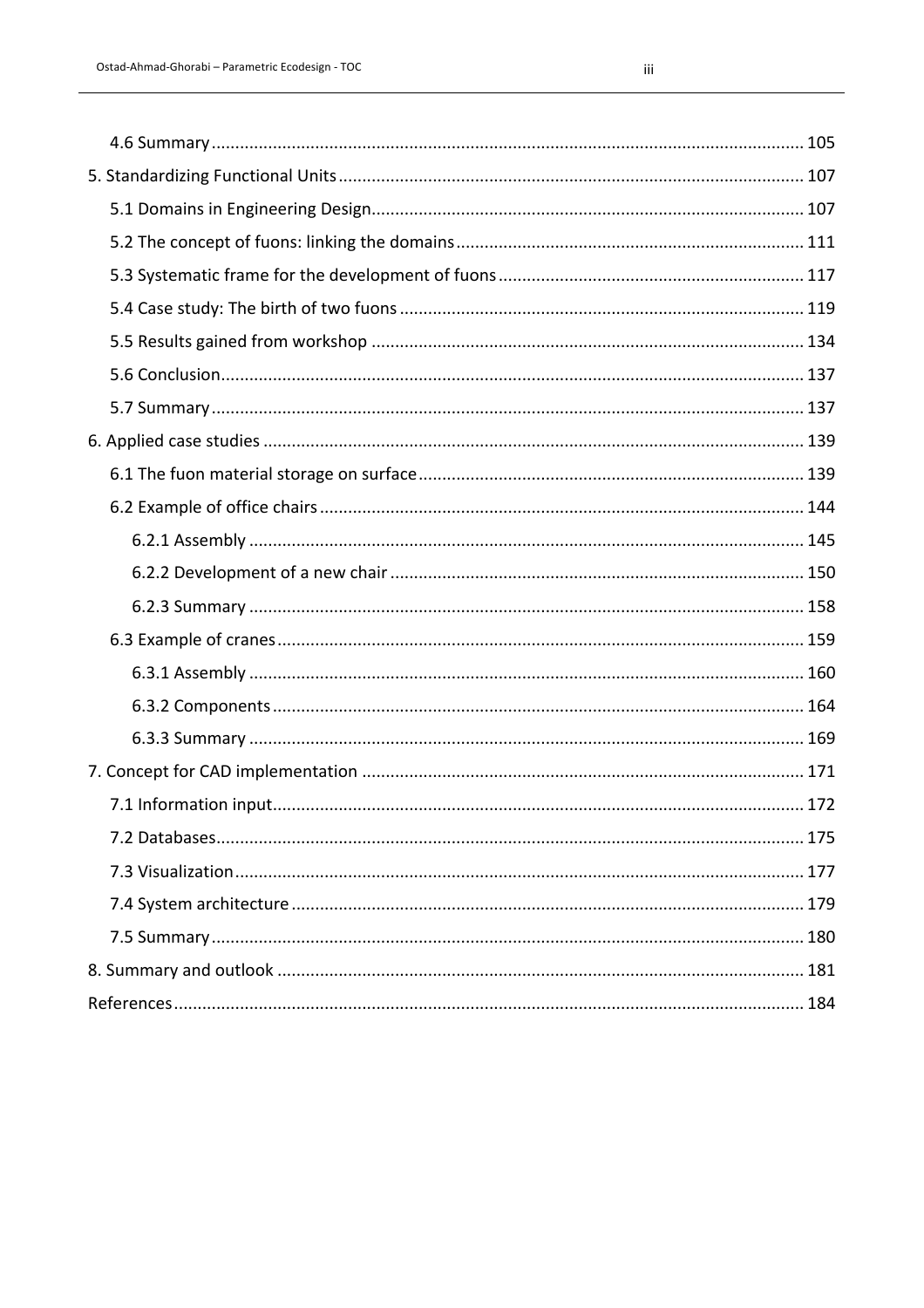## **Abstract**

Environmental considerations have become a strategic priority for many companies during the past decade, and the development of new products has had to respond to this trend. Although many methods have been developed for this purpose, much of this effort has found barriers that arise from the nature of the product development process. Life Cycle Assessment (LCA) is the most popular method to evaluate environmental impacts in general, and has been taken as the reference for assessing products. It is considered as the most important tool to integrate environmental considerations into product development. Nevertheless, it has some characteristics that make it difficult to integrate it into the early stages of product development: it is generally a complex time-consuming process, and its results are only practically valid when they are used in relative terms.

Environmental assessment is done by using LCA software; engineering design is done in Computer Aided Design (CAD) systems. Both worlds have strong relations - especially when Ecodesign is to be implemented – but they are not necessarily connected. This thesis wants to link both worlds. A framework to integrate LCA into CAD software is developed; this integration seems plausible and advisable, as has been pointed out in previous literature, although it is not immediate due to the previously exposed problems. The framework developed through this thesis attempts to ease the environmental evaluation of products by providing a parametric model for them. The example of cranes is analyzed in detail after conducting a full LCA for the PK9501, a middle size crane manufactured by Palfinger Crane. A parametric model for the cranes is then established. An environmental evaluation tool is developed containing the parametric model of the crane as its core. The tool delivers an environmental profile of the assembled crane and of each of its parts and compares LCA results with other cranes. It was developed to be used in the design department of Palfinger Crane.

Further researches in this thesis focus on the translation of LCA results into a judgement of how well or poorly the environmental performance of the product is doing in comparison to similar competing products. The concept of *LCP-families* is introduced from which reference ranges can be derived. One of the critical constraints is the need to develop a systematic procedure for comparison. An environmental expert will probably be able to perform this sort of comparison in a qualitative manner. Engineering designers, however, will need much more effort to take decisions based on such patterns. The concept of LCP-families is a general concept which applies to any product.